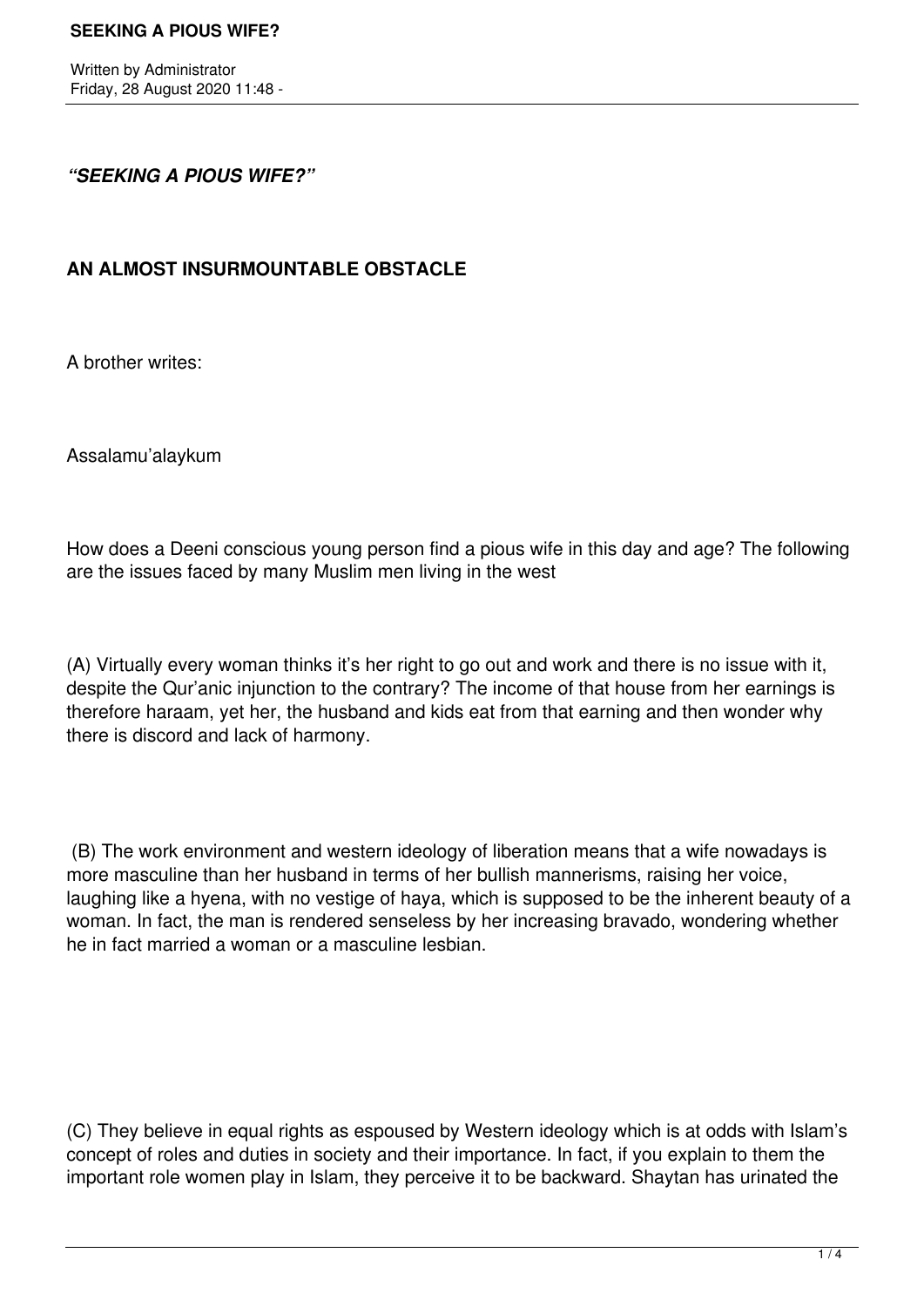#### **SEEKING A PIOUS WIFE?**

Written by Administrator Friday, 28 August 2020 11:48 -

concept of Western ideology in to their brains and they are drowning in it.

(D) Many won't wear the niqab because either it's a symbol of oppression or because they deceptively argue that modesty is in the clothes which one wears and, more importantly, modesty is of the heart. There was none more modest than Hadhrat Fatima (Radiallahu Anha) but apparently today's women know better.

(E) Many "divorcees" are not even divorced in terms of Shari'ah. Either they used a kuffar court, or there is no conclusive evidence that the husband did issue divorce in the correct manner. As The Majlis has mentioned, Deen has become a mere hobby, and therefore people apply their own logic and understanding as to what is correct, without any prior knowledge of the rules.

(F) Nowadays, many a woman, makes kufr utterances weekly, if not daily. Their masculinity has led to lack of control of their mouth. Many a time we hear unthinking or dismissive statements made by them in anger which are clear cut kufr and yet they know it not and the cuckold husband doesn't have the courage to rectify it.

(G) There is a new phenomenon in Asian communities where the woman despite getting married dictates, as per her western masters, how often she will visit her family. In fact, the time she spends with her family at the expense of the husband would suggest that the function of nikah ceases to exist.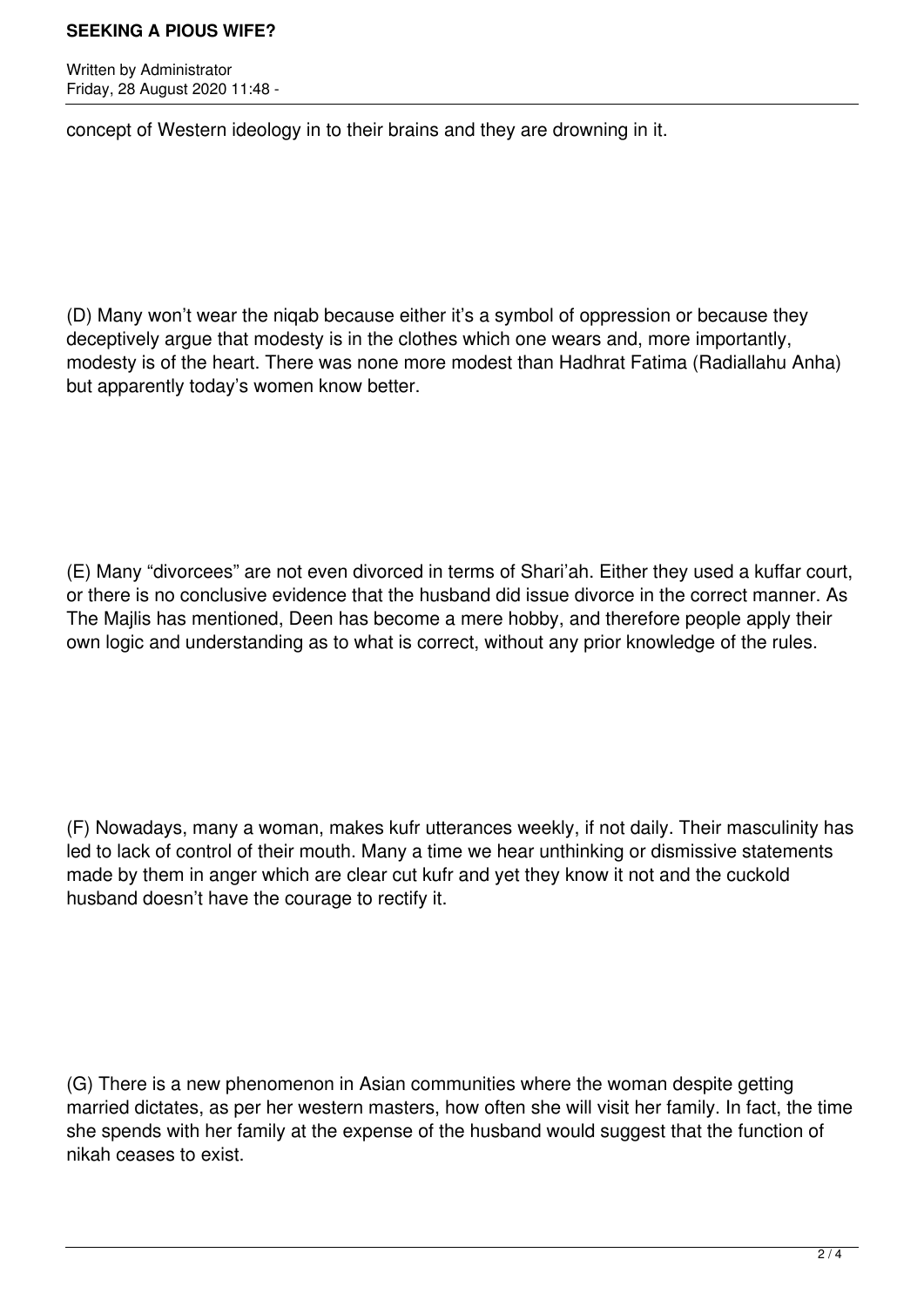Written by Administrator Friday, 28 August 2020 11:48 -

In such fitnas mentioned above, how does a man find a wife, especially to save himself from fitna? *(End of letter)*

## **COMMENT**

Just as it is almost impossible to find pious husbands in this immoral era in which immorality and kufr dominates, so too is it an almost insurmountable task to find a pious wife. Furthermore, in general it has been observed that even an immoral man hopes to marry a pious woman. This delusion is debunked by the Qur'aan Majeed which says that *"khabeethaat is for khabeethoon* and vice versa. An immoral man should not expect and yearn for a pious wife, and vice versa.

Marrying a woman who has lesbian tendencies will most certainly create severe problems which will ruin the marriage. All women who work in the public sector have haraam and lesbian tendencies. In fact, they are not only deficient in Imaan, they lack Imaan. They pretend to be Muslims in view of the fact of having been born in Muslim homes.

Whatever the Brother has commented regarding the women of today is 100% correct. But the very same comments apply to the males of today as well, and this includes molvis and shaikhs. Nowadays, being a molvi is not a recommendation for marriage. The molvis are not only corrupt in morals, but also either are deficient in Imaan or lack Imaan.